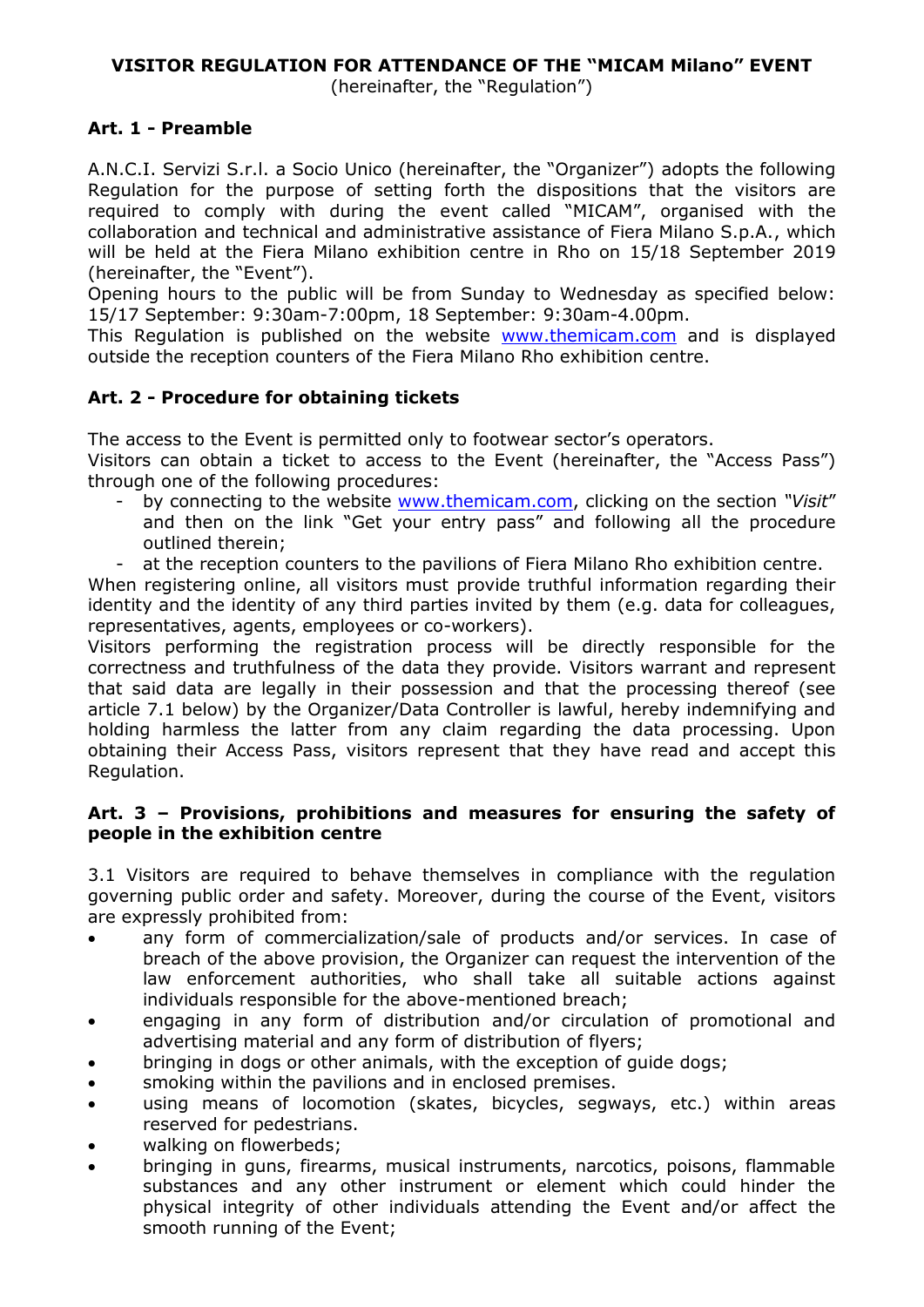• entering with helmets or any other garment or device which may hinder personal identification (law n.533 of 8 August 1977).

3.2 Visitors represent, acknowledge and accept that, in accordance with the provisions required by the public safety authorities, Fiera Milano S.p.A. shall adopt the infrastructural, organisational and operational measures deemed appropriate for the safety of all individuals in the exhibition centre.

By way of example but not of limitation, at the complete discretion of Fiera Milano S.p.A., the following actions might take place:

a) special access and exit procedures to/from the exhibition centre (specific entry points or dedicated lanes, times, systems for governing and controlling access and flows) - which may also be differentiated - for different categories of users of the exhibition centre;

b) security checks, which may also be carried out with the use of fixed or portable equipment and instruments, on people, bags and personal belongings, and on means of transport and work equipment, at the time of access to the exhibition centre, as well as within the exhibition centre and, where necessary, at the time of exit from the exhibition centre. Controls will be carried out by staff of Fiera Milano S.p.A. or by third parties appointed by the latter. Without prejudice to the eventual communication to the law enforcement authorities and the measures implemented by the latter, users who do not accept to undergo security checks shall be prevented from entering the exhibition centre and, in the event of them already being in the exhibition centre, shall be expelled immediately. Users undergoing security controls are required to offer their full cooperation to enable the controls to be carried out as thoroughly and as quickly as possible. Following security controls, without prejudice to any issues being reported to the law enforcement authorities and the measures implemented by the latter, Fiera Milano S.p.A. reserves the right, at its own complete discretion, to deny entry to the exhibition centre to suspicious individuals or objects, and in the event of suspicious individuals already being within the exhibition centre, they shall be expelled immediately, while any suspicious objects shall be removed immediately from the exhibition centre at the exclusive responsibility of the individuals bearing said objects. Fiera Milano S.p.A. is not required to organise storage and safekeeping services for suspicious objects.

c) variations or limitations to internal routes and pedestrian and vehicular circulation within the exhibition centre, including through the positioning of metallic or New Jersey barriers, bollards and the likes;

d) forcible removal, at the risk and expense of the owner, of transport or work vehicles, objects or personal belongings deemed suspicious or which hinder security controls.

# **Art. 4 - Access to the Event**

Access to the Event is permitted only to visitors in possession of a valid Access Pass. The Access Pass will be issued with the name of the holder and will be nontransferable. The Access Pass will contain the name, surname and company name of the visitor as well as a QR code which must be scanned at the entrance gates to permit direct access to the Event pavilions.

If visitor is found to be in possession of another person's Access Pass, the Organizer reserves the right to immediately expel said visitor from the Event.

Access to the Event is prohibited for children under the age of 12 even if they are accompanied by adults.

The resale of Access Passes for a profit is expressly prohibited.

# **Art. 5 - Damages and Liability**

The Organizer shall not be answerable: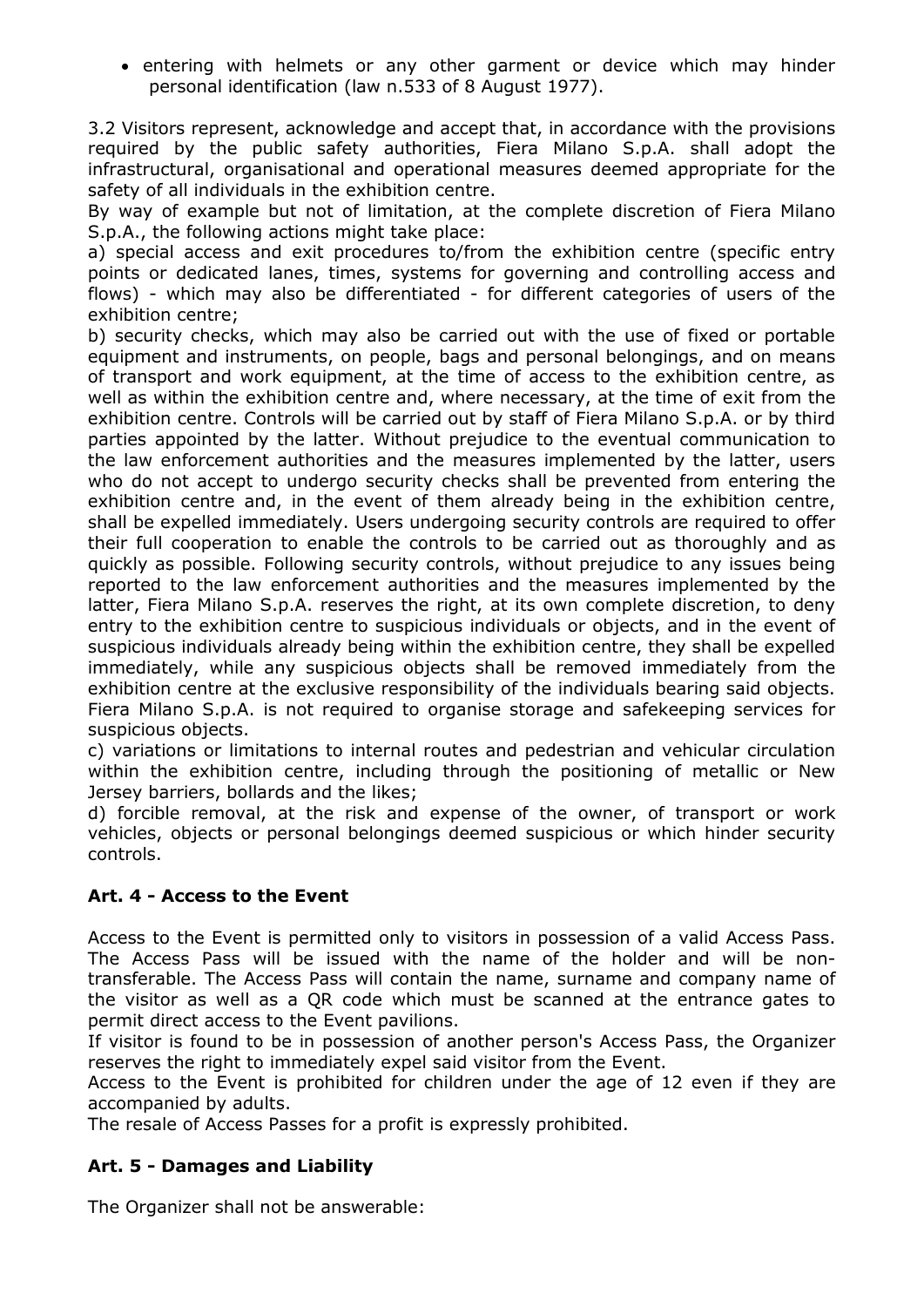- for damages suffered by visitors during the Event (except in the case of intentional wrongdoing or gross negligence by the Organizer);

- for damages suffered by visitors as a result of breaches by third parties attending the Event, such as, by way of example but not of limitation, a breach of their industrial and intellectual property rights by third-party exhibitors and a breach, to the detriment of visitors, of contractual provisions between Event's visitors and exhibitors; - for damages caused by visitors to third parties and/or their property.

The Organizer shall not be answerable for consequences deriving from imprudent or negligent conduct by visitors, who are required to conduct themselves with the utmost diligence and prudence during the course of the Event.

If visitors are involved in any type of accident during the course of the Event, they are required to immediately inform members of staff, who shall be responsible for verifying the conditions of the location, as well as people and objects involved in the accident. Any failure by visitors to promptly report such events, shall exonerate the Organizer from any liability towards visitors who subsequently claim to have suffered damages.

# **Art. 6– Photographs and videos**

Visitors are expressly prohibited from taking photographs or making videos of products exhibited in stands during the Event and taking close-ups of people without first requesting their consent. This prohibition is extended to the use of any video or photographic recording instrument, including mobile phones. Visitors who are caught in the performance of said actions will be immediately escorted out of the Event by staff and, with the support of police officers in attendance, the Organizer shall have the right to delete any material acquired through video-photographic footage. The Organizer and Fiera Milano S.p.a. also reserve the right to protect within any applicable jurisdiction, including courts of law, copyrights and all other rights connected with breaches of the above-mentioned prohibition. The Organizer shall do everything within its power to ensure compliance with the above prohibition, including through controls by its staff in the Event stands. Visitors acknowledge and accept that a breach of the above prohibition by private individuals, visitors and/or exhibitors cannot be blamed on the Organizer who shall therefore not be answerable for any related and/or connected damage, claim and/or consequence.

For the purpose of documenting and/or promoting itself on its website, or in trade magazines and/or on other types of printed and/or digital publications or media, the Organizer shall take photographs and/or video recordings during the Event (hereinafter, the "Contents"), either directly or through duly appointed professionals.

Without prejudice to the express consent by data subjects for the processing of their data for particular situations, that will be provided directly to the Organizer and/or its representatives on a case-by-case basis, photos and audio visual recordings will be carried out in accordance with the prevailing rules for photos and audiovisual recordings during events open to the general public, given that the event is organised, without exceptions, for all operators in the footwear sector, who do not require an express invitation to attend the Event.

Visitors grant the Organizer the irrevocable right and permission to use, free of charge and with no limitation in terms of time and/or space, any Contents they may appear in during the Event.

### **Art. 7 – Personal data protection**

### 7.1. Personal Data Protection

The Organizer processes personal date supplied by visitors during the registration procedure for the Event in full compliance with Regulation EU 679/2016 (hereinafter, the "G.D.P.R.") and the applicable Italian legislation (Legislative Decree 196/03 as amended by Legislative Decree 101/2018 hereinafter also referred to as Data Protection Code). The policy information about the processing of personal data is